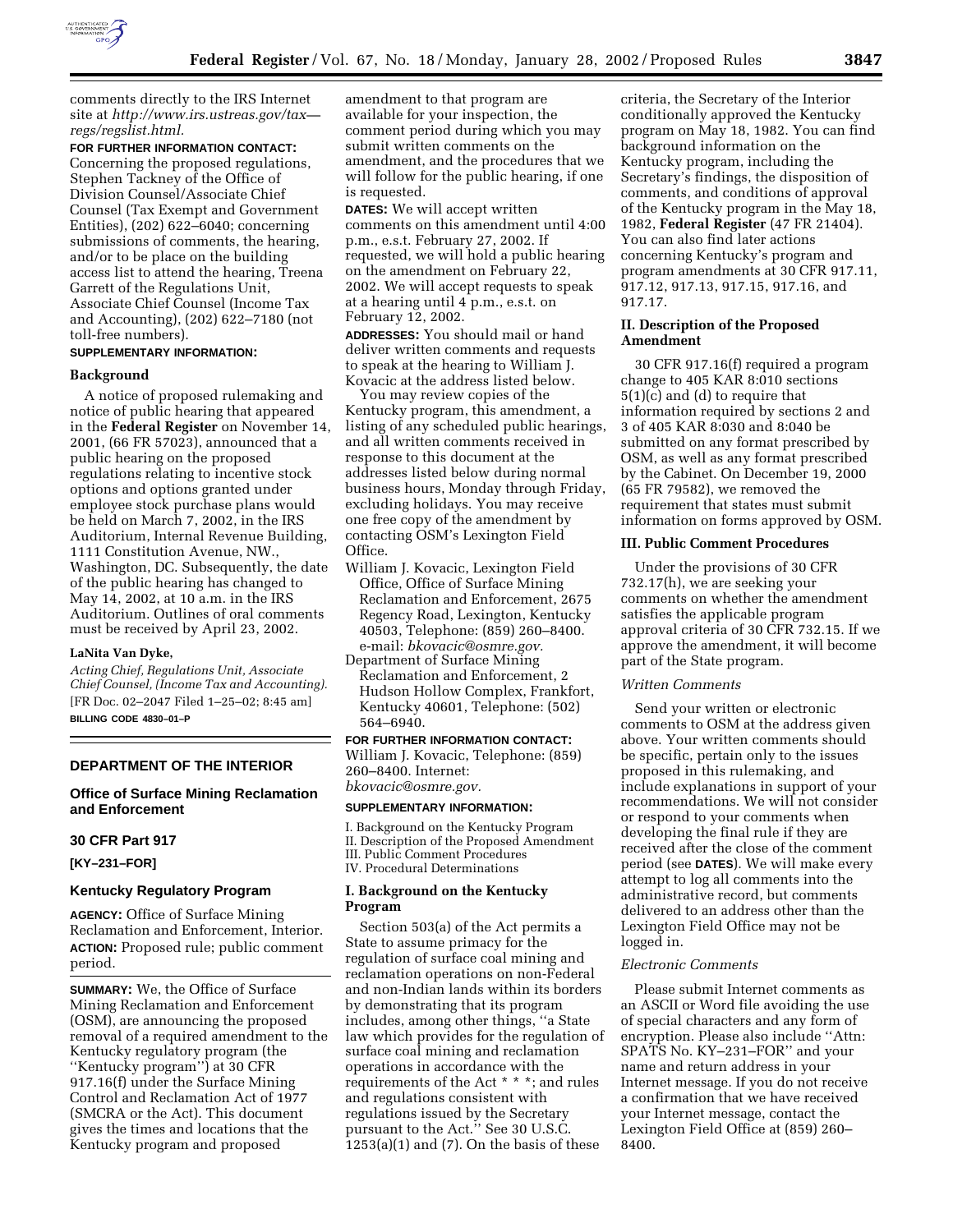### *Availability of Comments*

We will make comments, including names and addresses of respondents, available for public review during normal business hours. We will not consider anonymous comments. If individual respondents request confidentiality, we will honor their request to the extent allowable by law. Individual respondents who wish to withhold their name or address from public review, except for the city or town, must state this prominently at the beginning of their comments. We will make all submissions from organizations or businesses, and from individuals identifying themselves as representatives or officials of organizations or businesses, available for public review in their entirety.

## *Public Hearing*

If you wish to speak at the public hearing, contact the person listed under **FOR FURTHER INFORMATION CONTACT** by 4 p.m., e.s.t. February 12, 2002. If you are disabled and need special accommodations to attend a public hearing, contact the person listed under **FOR FURTHER INFORMATION CONTACT.** We will arrange the location and time of the hearing with those persons requesting the hearing. If no one requests an opportunity to speak, we will not hold a hearing.

To assist the transcriber and ensure an accurate record, we request, if possible, that each person who speaks at the public hearing provide us with a written copy of his or her comments. The public hearing will continue on the specified date until everyone scheduled to speak has been given an opportunity to be heard. If you are in the audience and have not been scheduled to speak and wish to do so, you will be allowed to speak after those who have been scheduled. We will end the hearing after everyone scheduled to speak and others present in the audience who wish to speak, have been heard.

### *Public Meeting*

If only one person requests an opportunity to speak, we may hold a public meeting rather than a public hearing. If you wish to meet with us to discuss the amendment, please request a meeting by contacting the person listed under **FOR FURTHER INFORMATION CONTACT.** All such meetings are open to the public and, if possible, we will post notices of meetings at the locations listed under **ADDRESSES.** We will make a written summary of each meeting a part of the administrative record.

# **IV. Procedural Determinations**

# *Executive Order 12630—Takings*

This rule does not have takings implications. This determination is based on the analysis performed for the counterpart Federal regulation.

# *Executive Order 12866—Regulatory Planning and Review*

This rule is exempted from review by the Office of Management and Budget under Executive Order 12866.

# *Executive Order 12988—Civil Justice Reform*

The Department of the Interior has conducted the reviews required by section 3 of Executive Order 12988 and has determined that this rule meets the applicable standards of subsections (a) and (b) of that section. However, these standards are not applicable to the actual language of State regulatory programs and program amendments because each program is drafted and promulgated by a specific State, not by OSM. Under sections 503 and 505 of SMCRA (30 U.S.C. 1253 and 1255) and the Federal regulations at 30 CFR 730.11, 732.15, and 732.17(h)(10), decisions on proposed State regulatory programs and program amendments submitted by the States must be based solely on a determination of whether the submittal is consistent with SMCRA and its implementing Federal regulations and whether the other requirements of 30 CFR Parts 730, 731, and 732 have been met.

### *Executive Order 13132—Federalism*

This rule does not have Federalism implications. SMCRA delineates the roles of the Federal and State governments with regard to the regulation of surface coal mining and reclamation operations. One of the purposes of SMCRA is to ''establish a nationwide program to protect society and the environment from the adverse effects of surface coal mining operations.'' Section 503(a)(1) of SMCRA requires that State laws regulating surface coal mining and reclamation operations be ''in accordance with'' the requirements of SMCRA. Section 503(a)(7) requires that State programs contain rules and regulations ''consistent with'' regulations issued by the Secretary pursuant to SMCRA.

# *Executive Order 13211—Regulations That Significantly Affect the Supply, Distribution, or Use of Energy*

On May 18, 2001, the President issued Executive Order 13211 which requires agencies to prepare a Statement of

Energy Effects for a rule that is (1) considered significant under Executive Order 12866, and (2) likely to have a significant adverse effect on the supply, distribution, or use of energy. Because this rule is exempt from review under Executive Order 12866 and is not expected to have a significant adverse effect on the supply, distribution, or use of energy, a Statement of Energy Effects is not required.

#### *National Environmental Policy Act*

This rule does not require an environmental impact statement because section 702(d) of SMCRA (30 U.S.C. 1292(d)) provides that agency decisions on proposed State regulatory program provisions do not constitute major Federal actions within the meaning of section 102(2)(C) of the National Environmental Policy Act (42 U.S.C. 4332(2)(C).

#### *Paperwork Reduction Act*

This rule does not contain information collection requirements that require approval by OMB under the Paperwork Reduction Act (44 U.S.C. 3507 *et seq.*).

### *Regulatory Flexibility Act*

The Department of the Interior certifies that this rule will not have a significant economic impact on a substantial number of small entities under the Regulatory Flexibility Act (5 U.S.C. 601 *et seq.*). The State submittal, which is the subject of this rule, is based upon counterpart Federal regulations for which an economic analysis was prepared and certification made that such regulations would not have a significant economic effect upon a substantial number of small entities. In making the determination as to whether this rule would have a significant economic impact, the Department relied upon the data and assumptions for the counterpart Federal regulations.

# *Small Business Regulatory Enforcement Fairness Act*

This rule is not a major rule under 5 U.S.C.804(2), the Small Business Regulatory Enforcement Fairness Act. This rule: (a) Does not have an annual effect on the economy of \$100 million; (b) Will not cause a major increase in costs or prices for consumers, individual industries, Federal, State, or local governmental agencies or geographic regions; and (c) Does not have significant adverse effects on competition, employment, investment, productivity, innovation, or the ability of U.S.-based enterprises to compete with foreign-based enterprises. This determination is based upon the fact